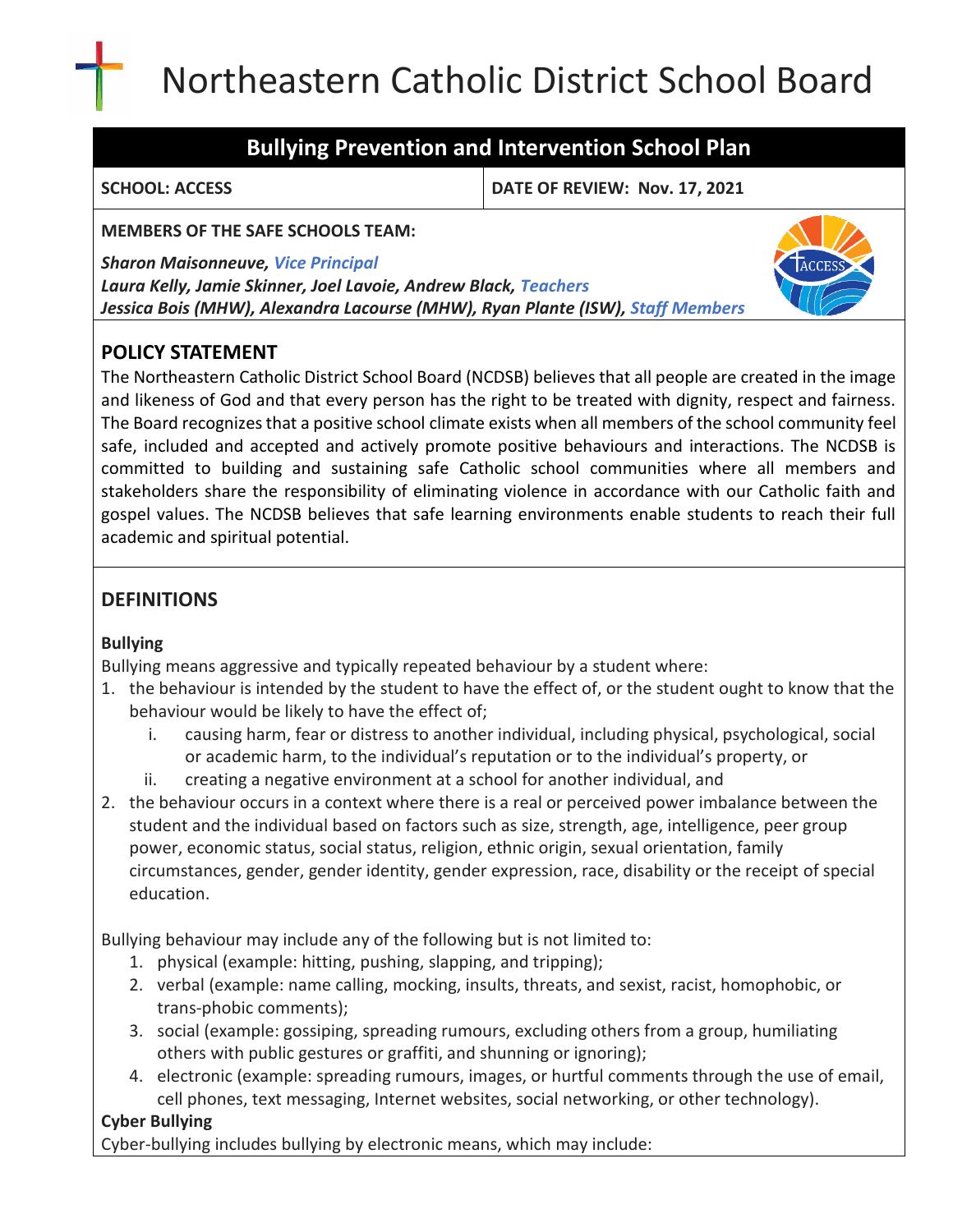- 1. creating a web page or a blog in which the creator assumes the identity of another person;
- 2. impersonating another person as the author of content or messages posted on the internet;
- **3.** communicating material electronically to more than one individual or posting material on a website that may be accessed by one or more individuals.

## **AWARENESS STRATEGIES**

School climate surveys are completed a minimum of every two years and results are shared publicly. Our next school climate survey is scheduled for November/ December *2021.*

- The Code of Conduct is reviewed and shared with a broad range of stakeholders on an annual basis. Ongoing communication of expected behaviours, including a focus on defining bullying, is accomplished through:
	- Review at registration meeting;
	- Reminders of the dignity of the human person in pathway planning sessions and daily conversations;
	- Mini lessons by Mental Health Workers on specific topics related to bullying.
- Bullying Prevention week is celebrated actively by the Board and its schools, beginning the third Sunday in November. The following activities will take place this year:
	- messages posted in the ACCESS landing page in Brightspace;
	- kindness activities over the course of the week (positive messages attached to treats);
	- staff wear pink shirts to promote respect for all.
- All schools have Safe Schools Teams who review school-based data to identify areas of concern related to bullying, and implement strategies to reduce incidences and provide ongoing support and learning for students.

# **PREVENTATIVE STRATEGIES AND PROGRAMS**

#### **Student and Classroom Level**

- Provide opportunities for students to talk about bullying and define unacceptable behaviours.
- Involve students in establishing classroom rules to prevent bullying and to support a positive and welcoming classroom environment.
- Provide and regularly reinforce clear expectations for appropriate student behavior.
- Educating students about cultural practices and their meaning and significance, as well how to be respectful participants or observers.
- Mini lessons delivered by MHW on various topics
- Communicate school-wide values and positive attitudes that are inclusive and respectful.
- Connect with parents/guardians (where applicable) when inappropriate behaviour occurs.
- Develop individual intervention plans for students as needed, with the support of various school personnel.
- Embed the principles of respect, equity and inclusive education through curriculum resources and classroom practices, including links to the Ontario Catholic Graduate Expectations.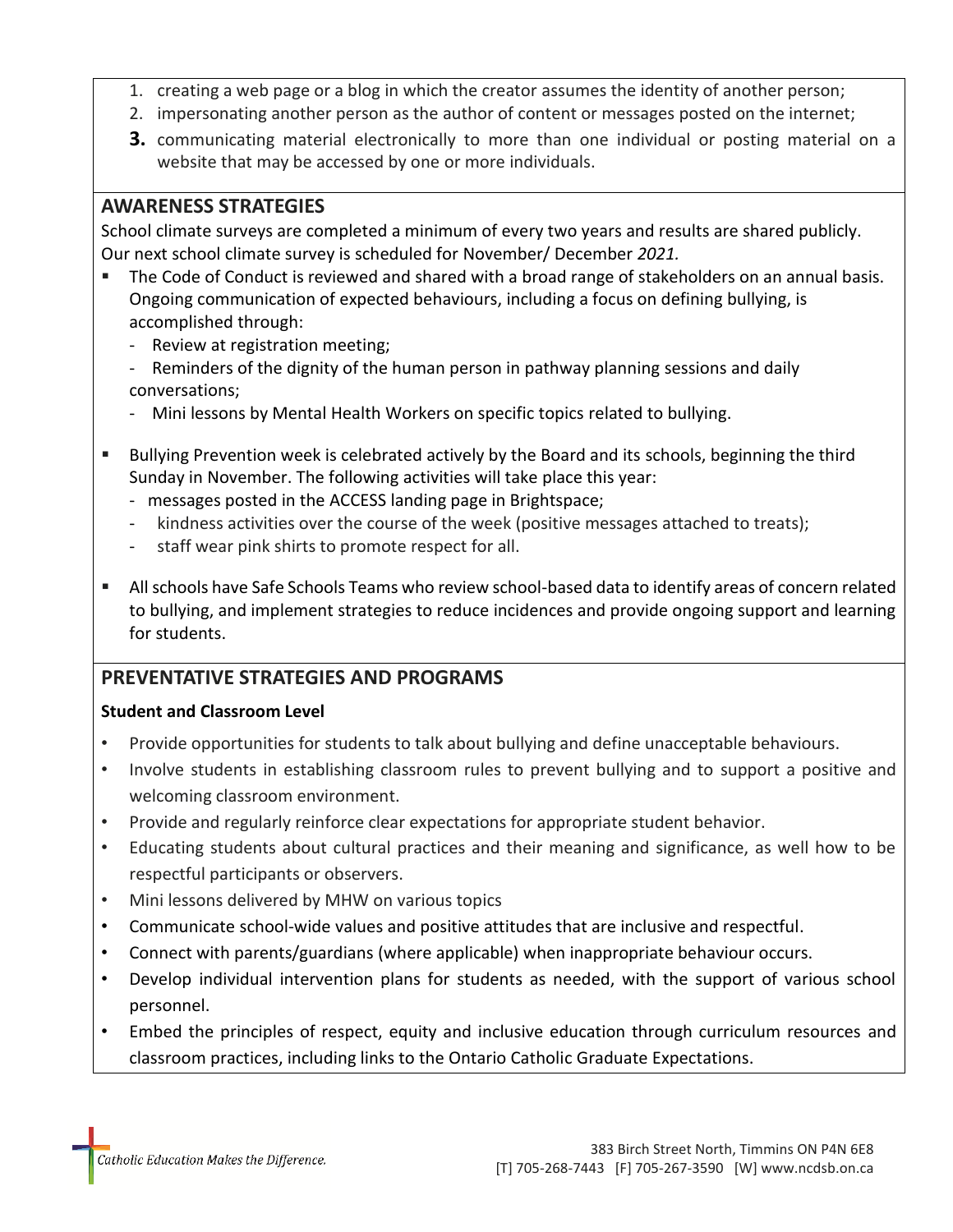- Support social-emotional learning to build and practice healthy relationship skills through various classroom activities and events, including the active exploration and celebration of the NCDSB Virtues program.
- Connect with community partners to offer unique learning experiences to students in support of establishing social-emotional learning skills and healthy relationships (i.e. Youth Wellness Hub, TNFC).

#### **School and Community Level**

- Establish and regularly communicate school rules regarding behaviour, including a school Code of Conduct that is shared with students, staff, parents, and community members.
- Establish a Safe Schools Team who reviews local school data and develops bullying prevention and intervention plans.
- Provide training for staff on a variety of themes including responding and reporting to incidents, and identifying and responding to bullying behaviour.
- Actively explore and celebrate the NCDSB Virtues with school-based activities and events.
- Develop a variety of community partnerships to support school programs, including those that promote the development of healthy relationships and foster Catholic faith development.
- Create and promote a safe process for reporting bullying, and ensure all school community members are aware of the process.
- Establish opportunities for student recognition to celebrate positive contributions to the school community (i.e. NCDSB Virtues awards, star student awards, etc.).

**INTERVENTION AND SUPPORT STRATEGIES** Reporting incidents of bullying is the responsibility of all students and staff. Reported incidents of bullying will be investigated and addressed through the teacher and/or Vice Principal.

- Incidents of bullying will be followed up with the students involved and their parents/guardians, the students' teachers, and other school staff and community partners where appropriate.
- In line with school board procedures, when addressing incidents of bullying, a progressive discipline approach will be applied, which could include the following for students who engage in bullying:
	- review of expectations;
	- written work assignment with a learning component relevant to the behaviour;
	- direct skills instruction, with opportunities to practice and receive feedback;
	- peer mentoring;
	- detention;
	- peer mediation;
	- restorative justice;
	- referrals for consultation;
	- classroom or school transfer;
	- suspension;
	- expulsion.
- Students who engage in bullying, who have been bullied, or may have witnessed or been affected by bullying will receive support from the school, which may include but is not limited to the following: